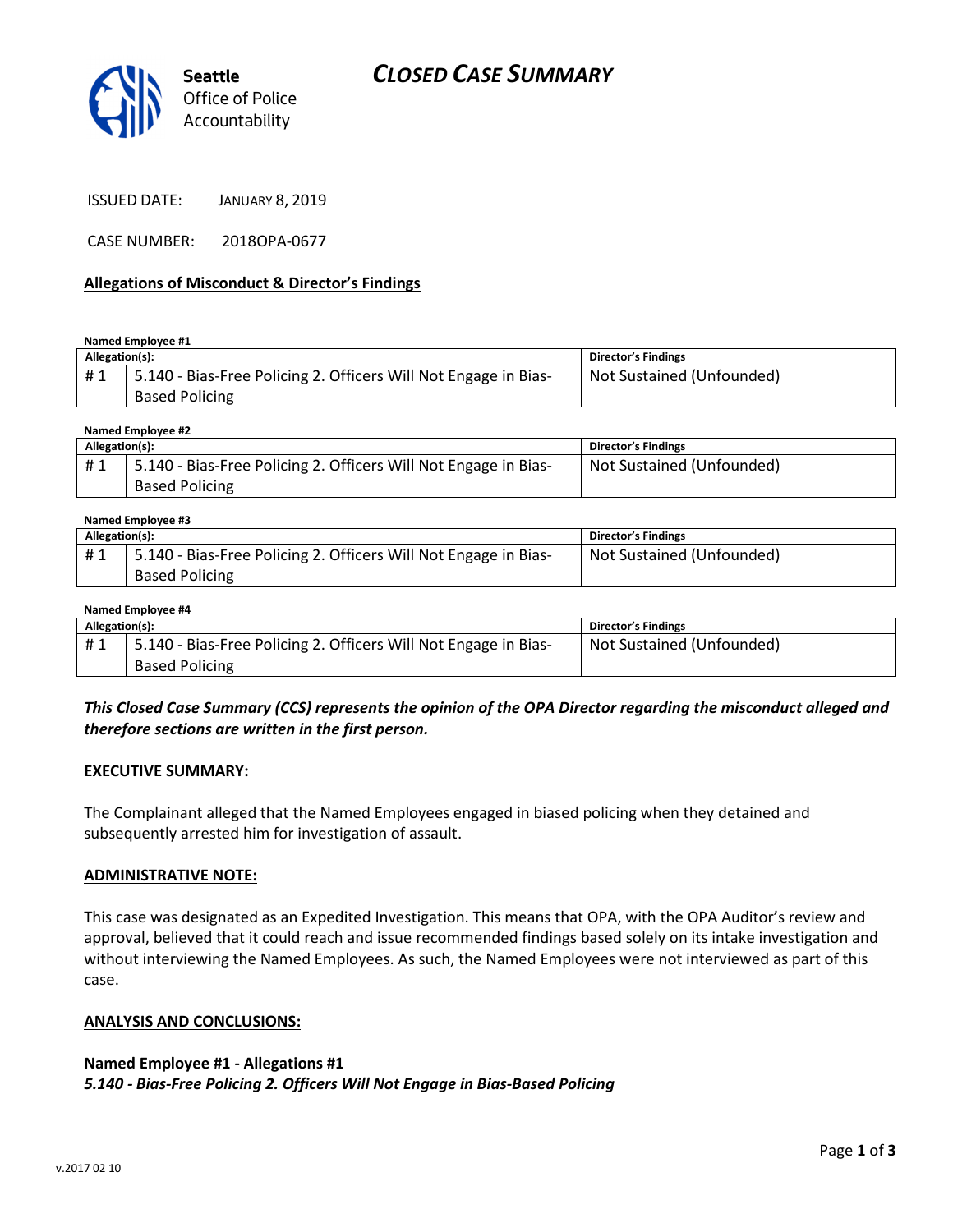

# CLOSE CASE SUMMARY

OPA CASE NUMBER: 2018OPA-0677

On the date of the incident, a security guard called 911 and reported that approximately 20 minutes earlier, a Black male, 25-30 years of age, 6'2" - 6'3" with a thin build and facial hair, wearing a black trench coat and red daypack and in possession of a skateboard smashed the front window of 1525 10th Avenue with his skateboard. Officers located the Complainant, who matched that description; however, the Complainant fled on foot and by skateboard. The Complainant was eventually apprehended and taken into custody. During the screening of the arrest, a struggle took place between the Named Employees and the Complainant when he acted in a manner that suggested he was about to spit on them. After the Named Employees attempted to put a spit prevention device on the Complainant, the Complainant became irate and began twisting away from the Named Employees. After gaining control of the Complainant and while on the ground, the Complainant asked: "How many white cops are around me?" The Complainant then shouted: "Wouldn't [have] put that on my face, I wouldn't have fought you in the first place. This [is] some slavery shit."

When a Sergeant spoke to the Complainant when screening the arrest and after being told about the Complainant's statements by the Named Employees, the Complainant stated that he wanted to make an OPA complaint because the Named Employees were White and he is Black. Based on the generalities of the Complainant's allegation, the Sergeant was unable to ascertain which officers the Complainant was complaining about. Accordingly, he initiated an OPA referral naming all four officers who were present and heard the Complainant's allegation.

OPA then initiated this investigation. As part of its investigation, OPA attempted to interview the Complainant. However, the Complainant did not make himself available and OPA was, thus, unsuccessful in this regard.

SPD policy prohibits biased policing, which it defines as "the different treatment of any person by officers motivated by any characteristic of protected classes under state, federal, and local laws as well other discernible personal characteristics of an individual." (SPD Policy 5.140.) This includes different treatment based on the race of the subject. (See id.) If, as the Complainant alleged, that the Named Employees treated him differently based on the Complainant's race it would have been a violation of SPD policy.

Based on OPA's review of the evidence, there is no indication that any of the Named Employees engaged in biased policing. The Complainant was arrested based on his conduct, not because of his race or membership in any protected class. That there was no bias on the part of the Named Employees is further confirmed by the Body Worn Video of this incident. For these reasons, I recommend that this allegation be Not Sustained – Unfounded as against all of the Named Employees.

## Recommended Finding: Not Sustained (Unfounded)

# Named Employee #2 - Allegations #1 5.140 - Bias-Free Policing 2. Officers Will Not Engage in Bias-Based Policing

For the same reasons as stated above (see Named Employee #1, Allegation #1), I recommend that this allegation be Not Sustained – Unfounded.

Recommended Finding: Not Sustained (Unfounded)

## Named Employee #3 - Allegations #1